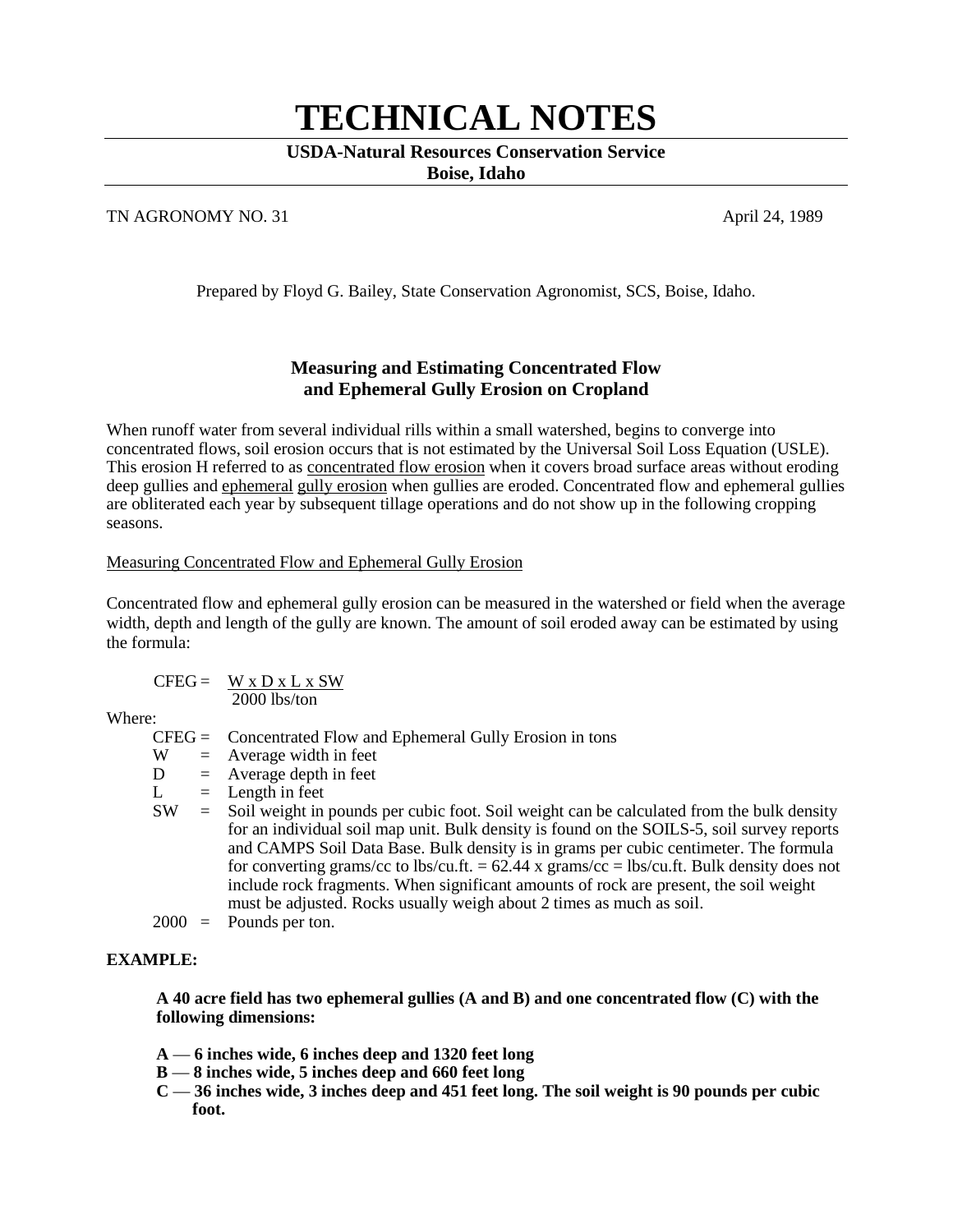**Question: How many tons of soil have eroded in the ephemeral gullies and concentrated flow?**

**Solution:**

**Gully A = .5 ft. x .5 ft. x 1320 ft. = 330 cu. ft.** Gully B = **.66 ft. x .41 ft. x 660 ft.** = 179 cu. ft.<br>Gully C = 3 ft. x .25 ft. x 451 ft. = 338 cu. ft. **Gully C** = 3 ft. **x** .25 ft. **x** 451 ft.  $=$ 

**TOTAL 847 cu. ft.**

**847 cu. ft. x 90 lbs/cu. ft.** = **76,230 lbs. divided by 2000 lbs./ton = 38 tons.**

Where the answer is needed for a field or watershed representing the average tons per acre, the formula can be modified to:

 $CFEG = W \times D \times L \times SW$  OR W x D x L x SW 2000 lbs./ton A 2000 lbs/ton x A

Where:

 $A = \text{acres}$  in the field or watershed

#### **EXAMPLE:**

**Using the same previous sample, what is the average soil loss in tons/acre for the 40 acre field?**

**Since we already determined 38 tons of soil has eroded, all we have to do is divide that amount by the acres in the field 38 = .95 tons/acre. 140** 

#### Estimating Long—Term Average Annual Concentrated Flow and Ephemeral Gully Erosion

Estimates of the amount of soil loss occurring over time from concentrated flow and ephemeral gully erosion can be made by developing a volumetric measure of the amount of area that has been voided by the gullies and allocating the amount back out to the area of the field or watershed and the time interval involved.

When estimating the amount of long-term concentrated flow and ephemeral gully erosion, the soil conservationist has to look at the whole field or watershed, and observe the runoff patterns developed over time. These runoff patterns show up on the landscape as shallow, round-edged gullies or depressions where water flows when runoff occurs. Annual tillage has worked soil back into the gully smoothing the eroded area into more of a rounded depression on the landscape. As tillage has worked soil into the voided area, it has widened the gully. The resulting cross-sectioned shape is usually trapezoidal. Aerial photographs can be helpful in locating these trapezoidal depressions caused by long-term concentrated flow and ephemeral gully erosion.

The depressions voided by concentrated flow and ephemeral gully erosion can be measured to gain an estimate of the volume of soil that has eroded away. The measurements are made on a cross section for average width and average depth of the depression. The length can be measured from beginning at the upper end of the field or slope where the depression begins and measuring downslope to the end of the depression. The object of the measurement is to get a representation of the volume of soil that has been eroded, forming the depression over time. The time period for the depression to form must be known or estimated. This is usually the length of time the area has been cultivated.

The formula for estimating long-term average annual concentrated flow and ephemeral gully erosion for a trapezoidal depression is: